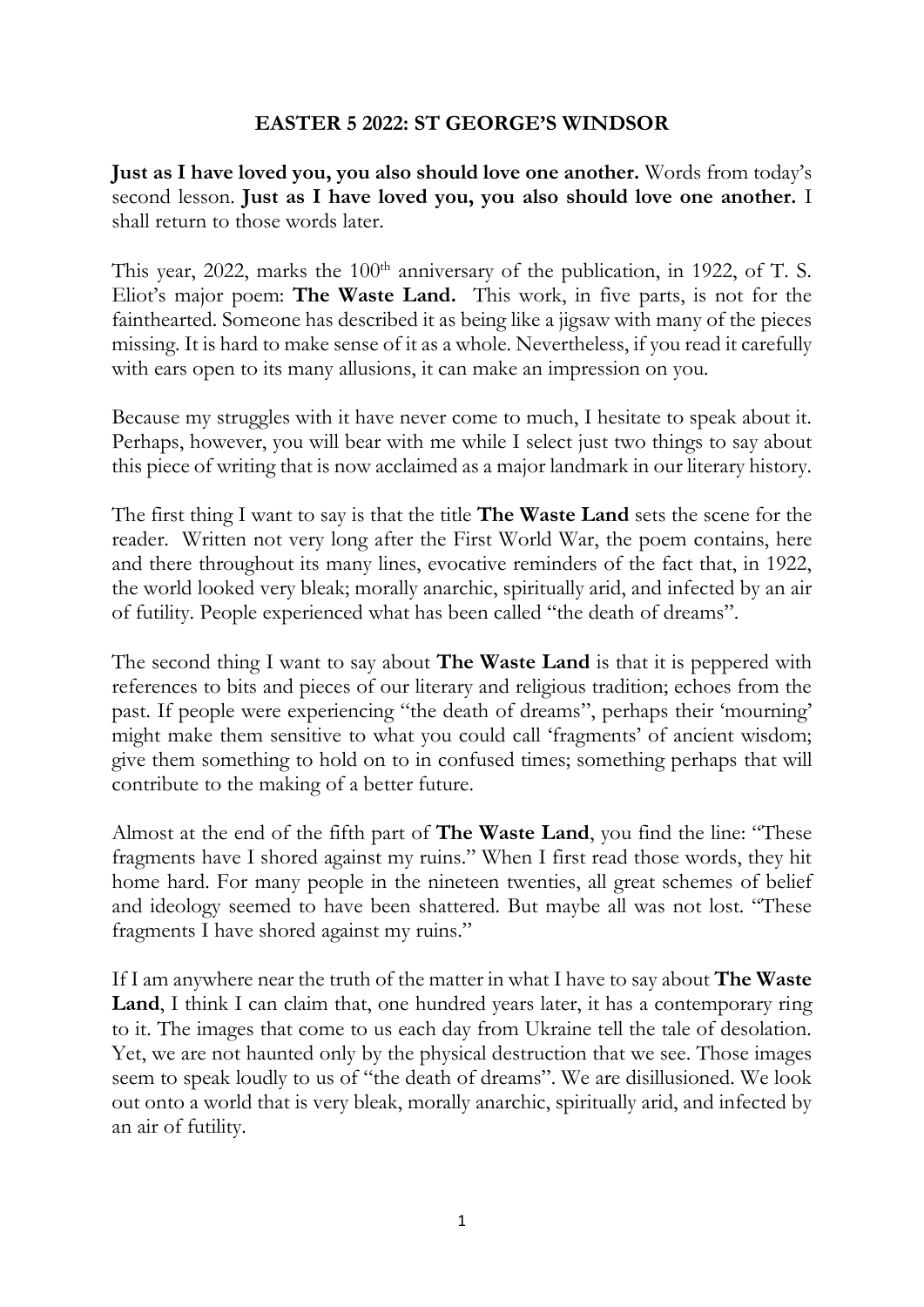Of course, it is our tendency to project much of this onto an 'enemy'. That is the way it has always been. However, in our heart of hearts, I suspect we shiver at the thought that the seeds of disintegration, decline and desolation, are all around us, sown day by day by a morally careless and spiritually ignorant society.

At the same time, the likes of us cannot lose heart. Amidst the rubble, so we believe, there are things to be remembered and treasured so that we might say: "These fragments I have shored against my ruins."

One of the 'fragments' that we can still rescue as treasure from what I have just called 'the rubble', the wasteland, is the story of Jesus Christ. For now, and for most people, it will be dug up quite separately from any talk about God, let alone the Trinity. It will almost surely be detached from any picture of the Church as most people think of it. Maybe, the miraculous will not find a place in this narrative. But the story of the man of sorrow and of love can capture the imagination, remind us of all we know that we are somehow 'called' to be, and inspire us to suffer in the service of a better future.

Twenty years after the publication of **The Waste Land**, in 1942, T. S. Eliot, in his poem **Little Gidding**, composed words that seem especially appropriate. He wrote: "With the drawing of this Love and the voice of this Calling / We shall not cease from exploration".

The excavation of the 'fragment' can be the beginning of further exploration and of the development of a richer faith.

Eliot himself, five years after the publication of **The Waste Land**, was baptised, and became a member of the Church of England. The administration of the sacrament, the erstwhile Unitarian Eliot's being baptised in the name of the Trinity, took place on 29th June 1927. One day later, he was confirmed by the Bishop of Oxford in the bishop's private chapel.

Eliot's spiritual journey had taken him through the wasteland. To what extent he shared the desolation that he describes, I do not know. But I am certain that he understood it. If we are to take our evangelism seriously, I am sure that we must understand our contemporary desolation too. At a time when, for reasons both good and bad, great schemes of belief and ideology ring hollow, and when "the death of dreams" seems to be the order of the day, our evangelism must be modest, and must be sensitive. It is bound to begin with fragments; little shards of wisdom that will provoke further exploration. One such fragment will be the story of a man of sorrow and of love; a story that can capture the imagination, remind us of all we know that we are somehow 'called' to be, and inspire us to suffer in the service of a better future.